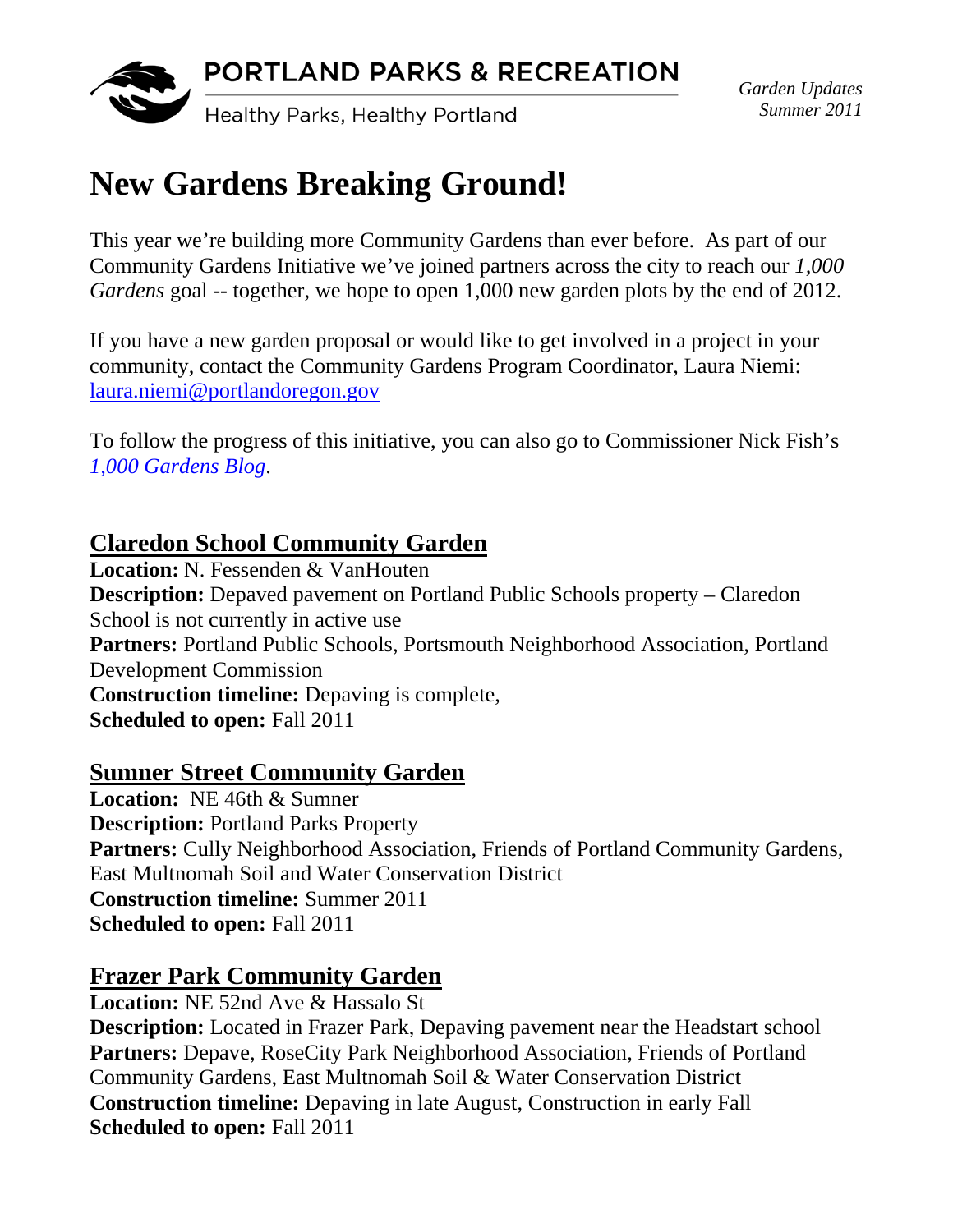### PORTLAND PARKS & RECREATION



Healthy Parks, Healthy Portland

*Garden Updates Summer 2011* 

#### **Ed Benedict Community Garden**

Location: SE 104th Ave & Powell Blvd **Description:** Next to the Portland Memory Garden Partners: Friends of Portland Memory Garden, Portland Development Commission, **Scheduled to open:** Early 2012

#### **Kenton Community Garden**

**Location:** N. Houghton and Burage **Description:** Located on property owned by the Bureau of Environmental Services **Partners:** Kenton Neighborhood Association, Portland Development Commission, Bureau of Environmental Services **Scheduled to open: Early 2012**